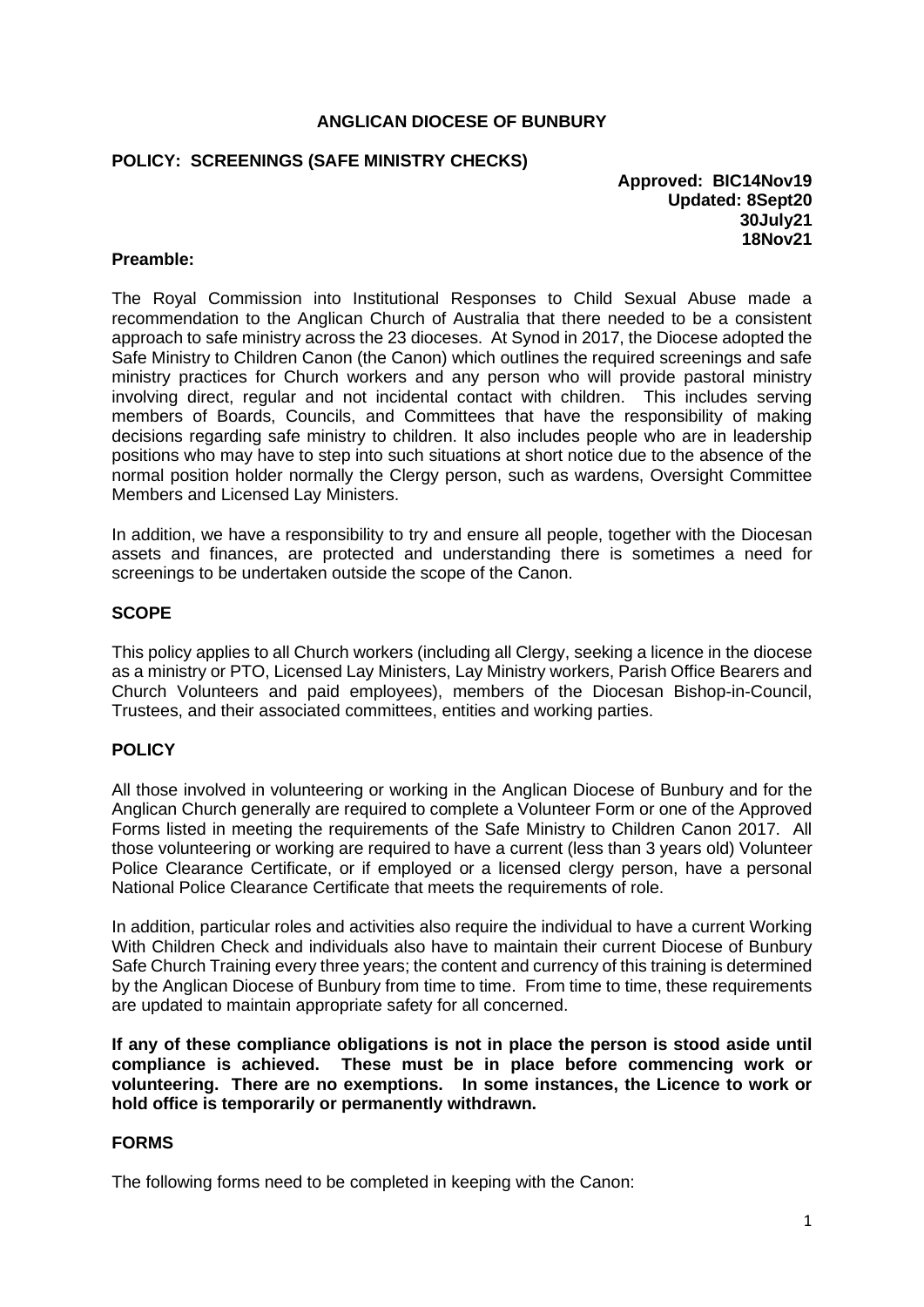- 1. Form 1 Safe Ministry Check Form Ordained Clergy, Formation Students, Ordinands, Authorised Lay Members of the Church, Licensed Lay Ministers, **Employees**
- 2. Form 2 Safe Ministry Check Form Adult Volunteer Any person who undertakes pastoral ministry involving direct (being responsible for), regular and not incidental contact with children (including the supervision of young people who volunteer); those supporting playgroups when parents are present; and those who are members of a support group for people with Worshipping Agreements
- 3. Form 3 Safe Ministry Check Form Volunteer aged between 13 and 18 years who will undertake pastoral ministry involving direct, regular and not incidental contact with children
- 4. Form 4 Safe Ministry Check Form Reference Check For persons who are required to complete Form 1.

The following forms need to be completed in keeping with our commitment to protecting all people, Diocesan finances and assets:

- 5. Form 5 Volunteer Form from the Diocese for all adult volunteers who are not subject to the requirement of the Canon.
- 6. Form 6 Volunteer Form from the Diocese for all volunteers aged between 13-18 years old
- 7. Form 7 the Volunteer Police Clearance Certificate Form for all volunteers who are working in ministries in the parishes, communities and dioceses.
- 8. Working With Children Check Form for all licensed leaders (clergy and Laity) who work in children and youth ministries regularly or who are involved in leadership of such ministries for the parish or diocese or who may, through their leadership role find themselves stepping in to cover emergencies. These are completed with the authorisation of the Diocesan Office.
- 9. The Diocese completes a check with the National Register held by the Anglican Church of Australia for all leaders, staff and other laity who volunteer in identified authorised church roles.

# **PRACTICES**

# **1. Bishop-in-Council**

Bishop-in-Council is the representative body acting for and on behalf of Synod in all matters pertaining to the temporal affairs of the Church.

Members should be fit and proper persons to manage these affairs and demonstrate to be of good character and repute as appropriate to be senior representatives of the Diocese.

Members must have a current Police Check and complete the appropriate Safe Ministry Form and be up to date with their Safe Ministry training.

The fitness for office of a member of Diocesan Council with a criminal record shall be determined by the Chancellor.

## **2. Trustees**

The Diocesan Trustees is a constituted body of trustees having the power to hold lands and other property in trust, and to make rules for the conduct of all business coming before them.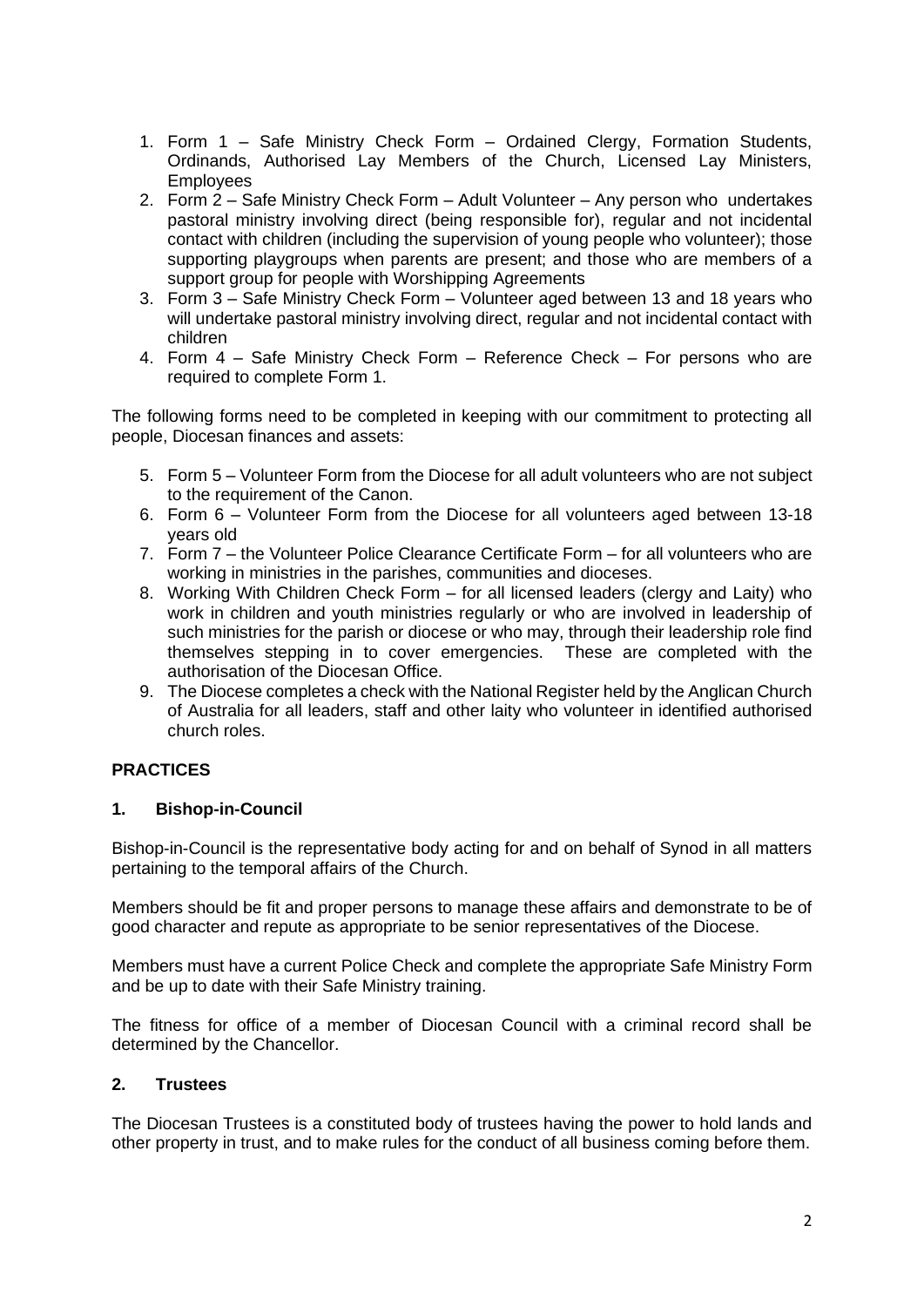Members should be fit and proper persons to manage these affairs and demonstrate they are of good character and repute for the role of Trustee.

Members must have a current Police Check and complete the appropriate Safe Ministry Form and be up to date with their Safe Ministry Training.

Members must have their names checked against the National Personal Insolvency Index.

The fitness for office of a Trustee with a criminal record or record of insolvency shall be determined by the Chancellor.

## **3. Employees**

Any person over the age of 18 years who is employed by The Bunbury Diocesan Trustees will provide a National Police Clearance that is no more than 12 months old at the time of appointment.

Police checks will be renewed every three years and a copy is placed in the individual's personnel file.

Any person in 'child-related' work must provide a current Working With Children Check Card and a copy is placed in the individual's personnel file (less than 3 years old).

Any person commencing child-related work in the Diocese who does not already hold a Working With Children Care will need to apply for one **before commencing work**, pursuant to the *Working with Children (Criminal Record Checking) Act 2004 (WA) (the 'Act').*

Forms for the application and / or renewal of an employee's Working With Children Card must be counter-signed by the Diocesan Secretary or Registrar.

## **4. Clergy**

Before any new appointment is made or a licence including a PTO (Permission To Officiate) licence is issued, all clergy in the Diocese of Bunbury will provide a National Police Clearance not more than 12 months old and a copy is placed on their personnel file.

The Working With Children (Criminal Record Checking) Act 2004 requires 'Ministers of Religion' to hold a current WWC card. A WWCC or the receipt issued by Australia Post must be provided by an applicant before any Licence is issued. WWC applicants must have their application endorsed by the Diocesan Secretary or Registrar, or if applying on line, must nominate the Diocesan Secretary or Registrar or Diocesan Safe Ministry Authority Chairperson as the authorised person who can confirm their child related work. If a member of Clergy fails to lodge their application and their WWCC expires, they cannot engage in any child related activity until such time as a renewal is received. All clergy seeking a Bishop's licence in the Bunbury Diocese to work in a parish who are applying from outside the Diocese, must provide a copy of their medical and psychological assessments from the date this Policy is approved .If they do not have one, this must be provided prior to any appointment and licensing. The Diocese will advise the applicant of the preferred psychologist and the cost will be shared with the parish as part of the recruitment costs.

All Clergy must renew their National Police Clearance every three years.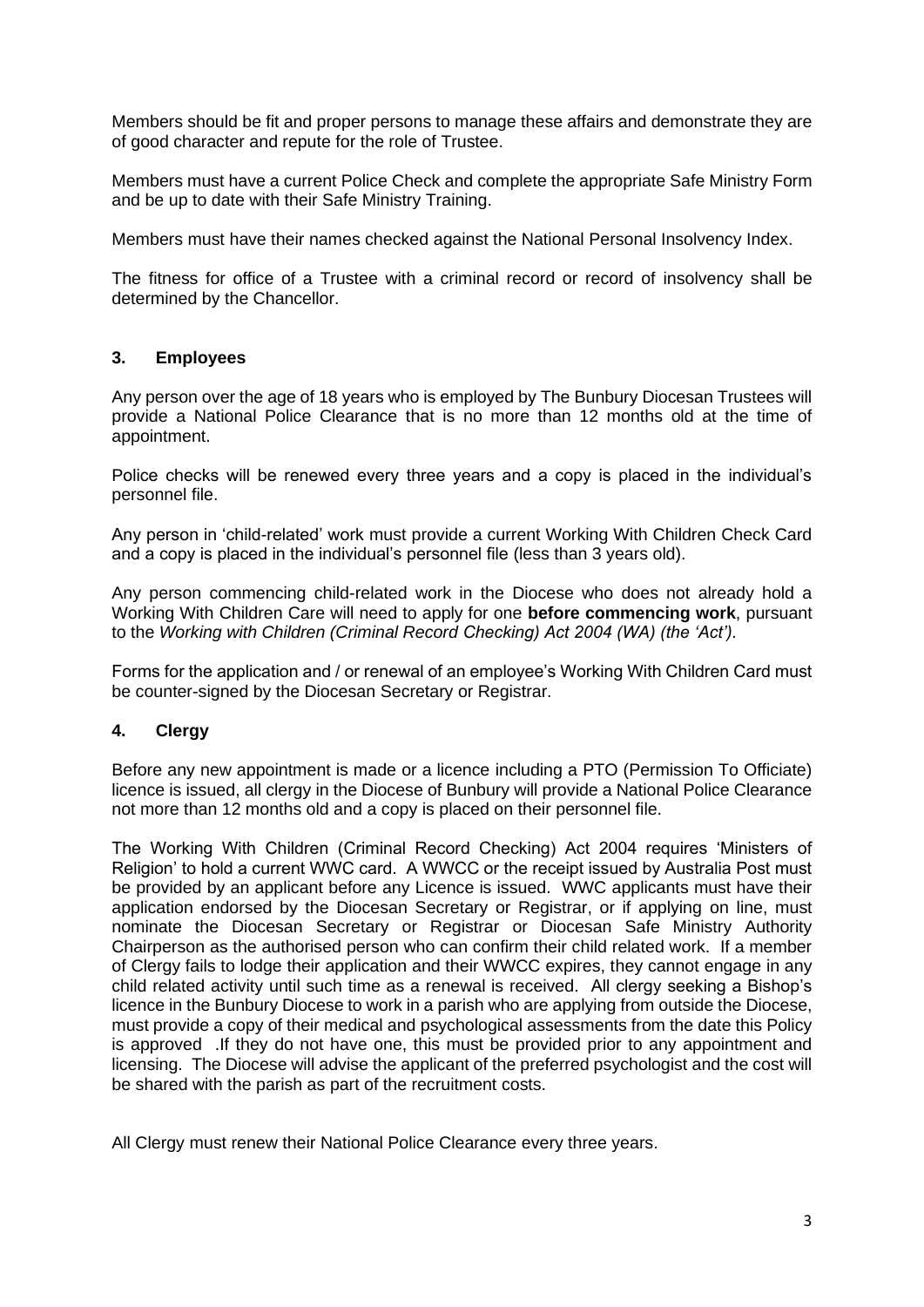Clergy who are currently in the Diocese of Bunbury and seeking to be relicensed will be subject to the Professional Standards and National Register checks which will be actioned by the Diocesan Secretary or the Diocesan Safe Ministry Authority (DSMA) Chairperson with the Director of Professional Standards as required.

All clergy must also read and sign to abide by 'Faithfulness in Service'.

**Preaching in another Diocese.** All Clergy who are officiating in another Diocese at a wedding or funeral must seek permission to do so by the Bishop of that Diocese and ensure the compliance checks for that Diocese are in place and approved.

**Any clergy who are invited to preach or give a presentation in another Diocese** will be subject to a Professional Standards Check by the Director and Letter of Good Standing from the Bishop of the Diocese in which they hold a licence, i.e., the Diocese of Bunbury.

**If the Clergy are regular visitors to the Bunbury Diocese from another Diocese** and are seeking a PTO licence, they are subject to a full Safe Church check, required to complete Form 1, have a satisfactory National Police Clearance, current WWCC and completed their Safe Church training before being issued with the Bishop's licence.

**Applicants within the Province of Western Australia** who apply for a Bishop's licence within the Diocese of Bunbury will provide a current WWCC, satisfactory, current national Police Clearance and complete the Safe Ministry training as determined by the Diocese and will complete Form 1. A National Register Check, reference checks and Professional Standards Check will be undertaken by the Diocesan Secretary or delegated to the DSMA Chairperson and a letter of Good Standing will be obtained from the Diocesan Bishop in which they currently hold a licence. All clergy seeking a Bishop's licence in the Bunbury Diocese who were discerned in this Diocese to work in a parish must, wherever possible, provide a copy of their medical and psychological assessments. This requirement is not applied retrospectively; but will be required from the date of approval of this policy by Bishop-in-Council; or if already in the diocese prior to this policy being implemented.

**Applicants from outside Western Australia** who are seeking a Bishop's licence must provide a National Police Clearance and will be subject to the Professional Standards and National Register Check undertaken by the Diocesan Secretary or DSMA Chairperson. A letter of Good Standing will be obtained from their Diocesan Bishop. They must also complete all the Safe Ministry Checks including – Form 1 with the Reference Checks completed, Safe Ministry Training, WWCC. An application for a WWCC must be submitted and received prior to commencement of any child related work in the Diocese. All clergy seeking a Bishop's licence in the Bunbury Diocese from outside the Diocese to work in a parish must provide a copy of their medical and psychological assessments. If they do not have one, this must be done and provided prior to any appointment and licensing by the Bishop. The Diocese will advise the applicant of the preferred psychologist and the cost will be covered by the parish as part of the recruitment costs.

**Applicants from outside the Diocese who wish to preach, officiate at a funeral, wedding or other event in this Diocese** must provide a National Police Clearance and will be subject to a Professional Standards and National Register check by the Diocesan Secretary or DSMA Chairperson and a letter of Good Standing will be obtained from their Diocesan Bishop.

**All Church workers invited to be keynote speakers or to facilitate seminars in the Bunbury Diocese** must be subject to a Professional Standards check by the Diocesan Secretary or DSMA Chairperson to make certain they are safe and not currently subject of an historical or current complaint.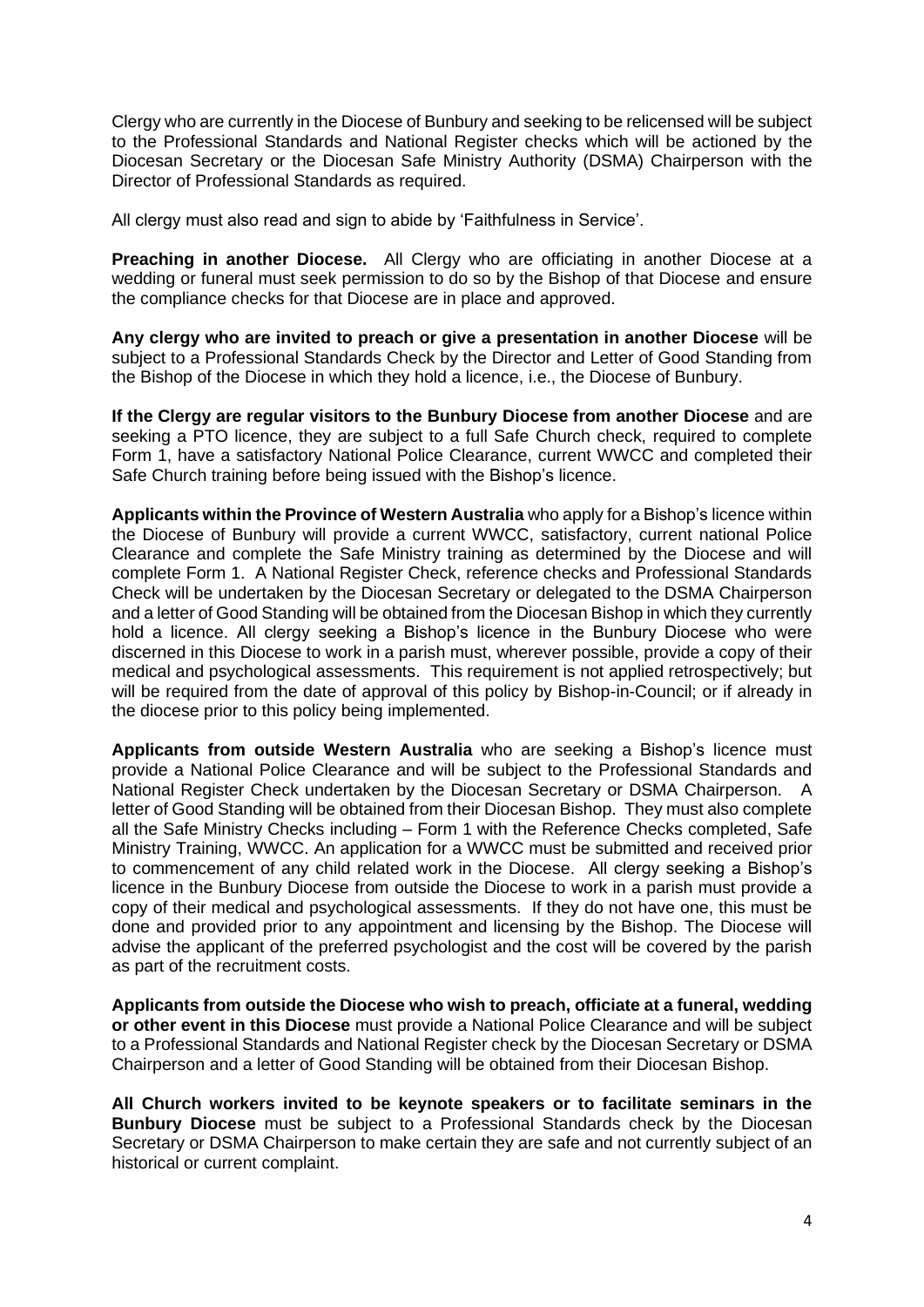## **Overseas Applicants**

Any overseas candidate for ministry and as part of the selection process for Overseas Clergy, the following will apply after the initial interviews with the Bishop:

- A letter of Good Standing from their current Diocesan Bishop
- Police clearance or equivalent from the country of residence that is less than 12 months' old
- Completion of the Safe Ministry Check Form 1 with reference checking to the nominated referees and any other necessary reference and reputation checks carried out
- Professional Standards Check to the equivalent in the country of residence. If after undertaking this check, the Diocesan Secretary or Diocesan Safe Ministry Authority Chairperson is concerned the person may not be safe, the Bishop will be provided with all relevant information. The final determination as to whether the applicant is successful will be made by the Bishop.
- All overseas applicants must apply for a WWCC on arrival in Western Australia and cannot commence in Diocesan, Parish or School ministry until the check is received.
- All clergy seeking a Bishop's licence in the Bunbury Diocese to work in a parish must provide a copy of their medical and psychological assessments. If they do not have one, this must be done and provided and the expense will be covered by the parish.

**School Chaplains.** Any school or college within the Diocese who wishes to employ an Anglican Chaplain must provide their details to the Diocesan Safe Church Team for a Safe Ministry check before any offer of employment or appointment is made.

**Safe Ministry for any Occasional Visitor to the Diocese** also requires such visitors to have a Working With Children Check prior to any activity or work being undertaken, the Safe Church Training completed and Form 2 completed and returned to the Diocesan Safe Church Team.

## **5. Volunteers**

In keeping with the guidelines of the Canon and, to manage the risk effectively, any person who volunteers in the Diocese is required to provide a National or Volunteer Police Clearance **before** commencing in a role.

This includes all members of a Parish Council.

The Safe Church Contact Person who holds a Bishop's License as a Licensed Lay Minister is responsible with the Oversight Committee for compliance by all members of the relevant Parish committees, council, and working parties.

The Bishop as Chairperson of Trustees and Bishop-in-Council together with the DSMA Chairperson is responsible for compliance by all members on the relevant Diocesan boards, council, commissions, or committees and Standing Committees. A Police Clearance will identify whether a person has a criminal conviction and presents a risk to children, vulnerable persons or parish assets. This will enable known sex offenders and persons of concern to be identified and managed appropriately.

A system for Volunteer Police Checks is in place to facilitate cheaper clearances for volunteers. Information and forms are available on the Diocesan website or at the Parish office.

Volunteer Police Checks are renewed every three years.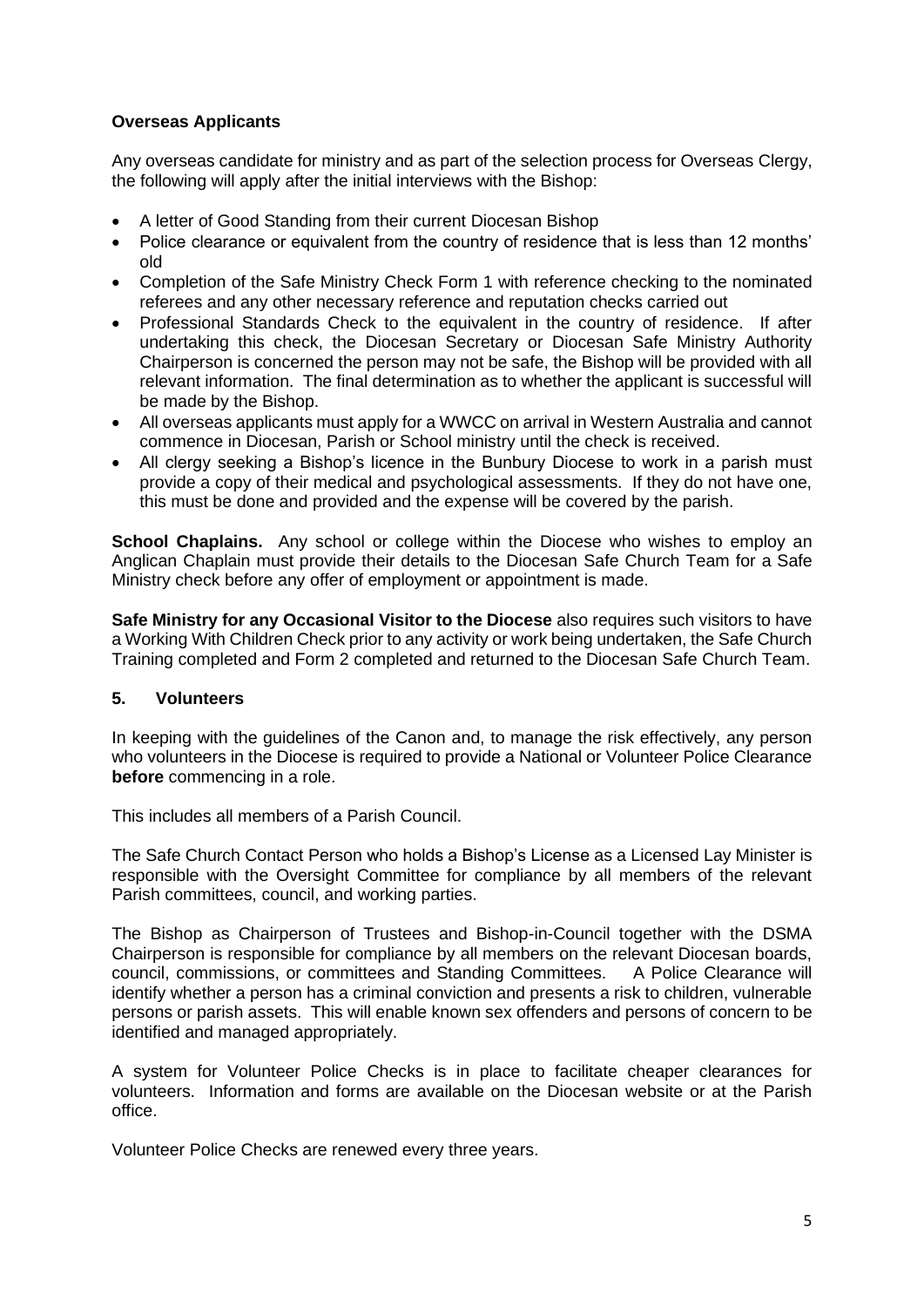If a Volunteer has a National Police Clearance for employment purposes and the person is volunteering in the Diocese, the individual is not required to apply for a Volunteer Police Clearance and a copy of the National Police Clearance must be provided to the Diocesan Safe Ministry Team.

Any Volunteer in the Diocese involved in what could be deemed 'child-related work' under the Act and, in keeping with the Canon will provide a Working With Children Check, a copy of which will be kept in the Diocesan Office.

WWCC applications must be counter-signed by the Diocese.

**All Licenced Lay Ministers** are required to have a WWCC, have a National Register Check and a Police Clearance and abide by the Diocesan Code of Conduct approved by Bishop-in-Council in November 2020 together with the relevant Sections of the Faithfulness in Service Code, S. 3 and 5.

If a volunteer fails to lodge their application and their WWCC expires they cannot engage in any child related activity until such time a renewal is received.

The costs associated with screenings will be borne by the relevant Board, Council, Commission, Committee or Parish.

All volunteers who provide pastoral ministry to children will complete either:

- Form 1 Licensed Lay Minister or
- Form 3 Volunteer aged between 13 and 18 years.

When completed the form must be forwarded to the Diocesan Safe Ministry Team to follow up with references and other checks.

All Parishioners including non-church going community members involved in volunteering in ministry and pastoral activities established and run by the Anglican Church and parish council but not with children must complete:

• Form 5 and Form 6

A reference check is always done in these circumstances by the Safe Church Contact Person in the parish.

## **6. Child Volunteers (Police Clearances and WWCC)**

The following applies to children:

National Police Clearance – no age limit applies Volunteer Police Clearance – volunteers aged over 16 years can apply Working With Children Check – Volunteers under 18 years old are exempt Working With Children Check – All individuals under 18 years who are engaged in paid work in the Diocese must have a WWCC

## **7. Formation Students**

All formation students and ordinands must provide the Diocesan Secretary or DSMA Chairperson with a completed Form 1 and have completed their Referee checks, have a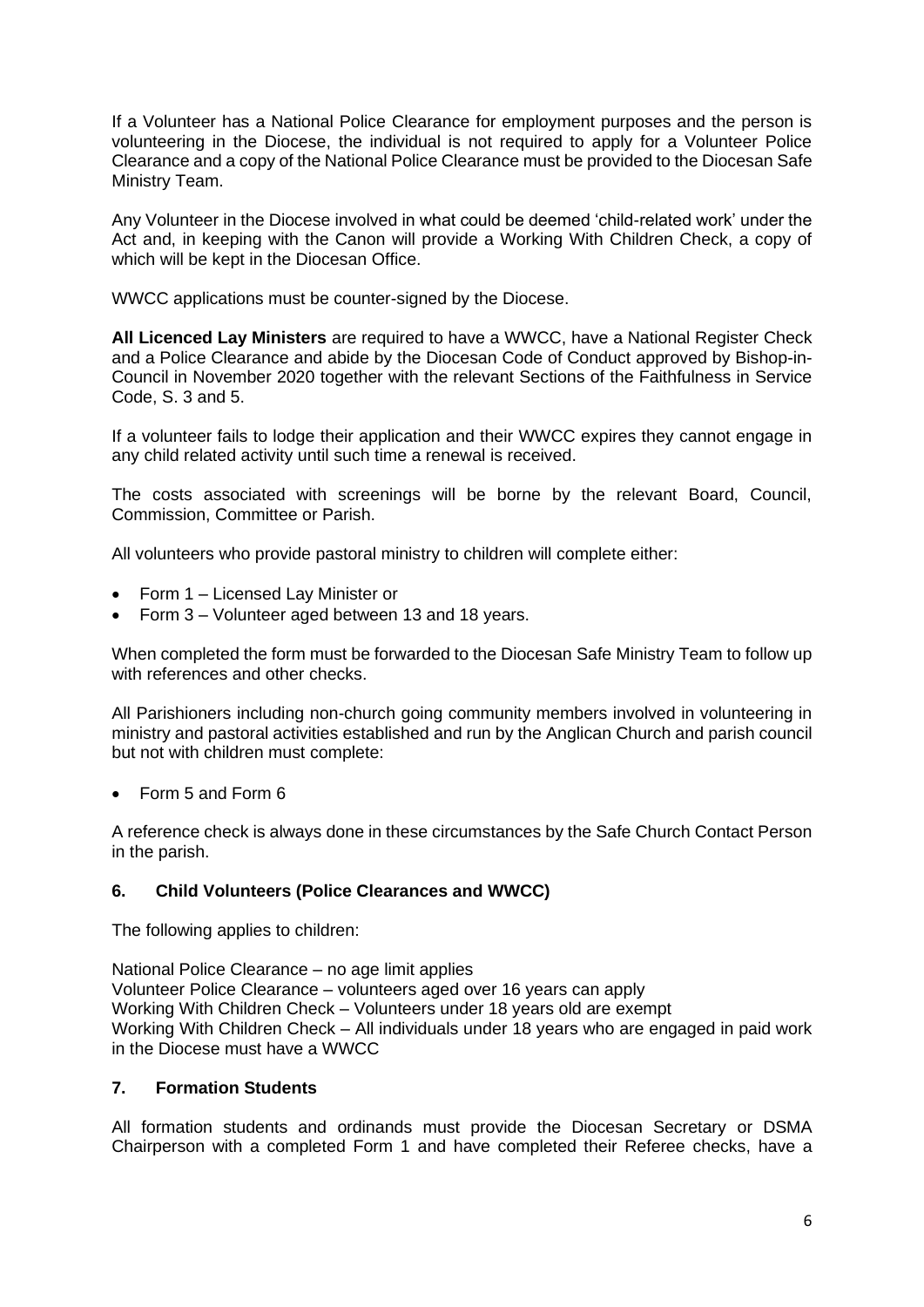current WWCC, National Register Check and National Police Clearance and be up to date with their Safe Church Training.

In additional all Formation Students must have completed a medical check and a psychological and psychosexual test prior to discernment as an applicant is approved.

## **8. Known Sex Offenders**

All known sex offenders must provide a copy of either of the following and apply for a Volunteer Police Clearance;

- Certificate of Final Outcome
- Sentencing Remarks to the Director of Professional Standards

## **9. Adverse Screenings – Clergy and Employees**

If an adverse finding is identified on a Police Clearance, the Diocesan Secretary or DSMA Chairperson must be notified and the appropriate action taken as advised by the Diocesan Secretary or DSMA Chairperson.

## **10. Adverse Screenings – Volunteers**

If an adverse finding is returned on a Volunteer Police Clearance and, the finding is considered to be serious and may place people at risk, the DSMA Chairperson will contact the individual and advise that the Parish Priest and possible other parish leaders must be informed if the individual wishes to volunteer; and will ask for a full disclosure to be made. If the information in the disclosure identifies the person is not safe or is a known sex offender, the DSMA Chairperson will assess the risk and manage the risk appropriately.

Please refer to the Policy on Persons of Concern and Those Convicted of Child Sexual Abuse for details of Worshipping Agreements and the process of implementation, management and safety.

## **11. Adverse Screenings – Working With Children Check**

If the WWCC Screening Unit's assessment or re-assessment of an applicant's eligibility to hold a WWCC Card indicates an unacceptable risk to children the applicant is issued with an interim or final Negative Notice. Both these notices immediately cancel a current WWCC. The Diocese will be given a copy of the Negative Notice by the Department.

The individual will be stood aside immediately from their role while an investigation is carried out, the issue is reported to the police and the Professional Standards Director is advised. While holding a Negative Notice:

- It is an offence to engage in paid, voluntary or unpaid child-related work in WA
- Anyone who holds a WWCC must return it to the WWCC Screening Unit if it is cancelled or an interim or final negative notice is issued
- The negative notice remains in effect until it is cancelled under the WWC Act; and
- If a final negative notice is issued, it identifies there is an unacceptable risk to children and the person cannot work with children and the individual is stood aside. If the person is a clergy person in the Diocese of Bunbury, they are immediately stood aside and are not able to continue in their role as a licensed clergy person. The Licence as a clergy person is immediately suspended. Please refer to The Licensing Statute 2017-2020 which provides details of the process and actions taken in these circumstances.